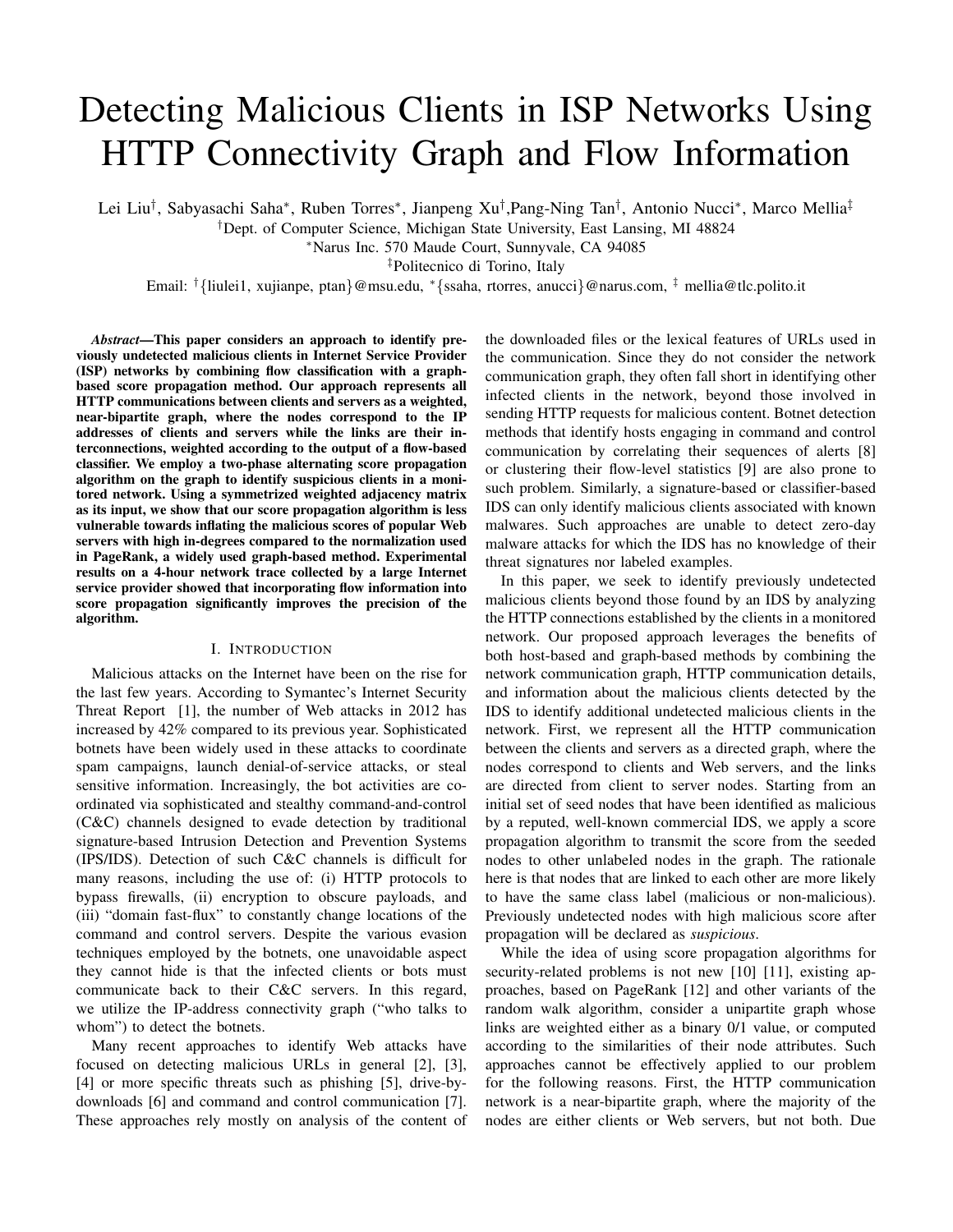to the directed links in the graph, existing score propagation algorithms would propagate scores from clients to servers only, without considering the propagation from servers to clients. As a result, servers that are known to host malicious content will not be able to transmit their malicious scores to the clients that contact them during the random walk process. To overcome this problem, we design a two-phase alternating score-propagation method, which allows the clients and servers to independently propagate their scores through their outgoing and incoming links in different rounds.

Second, the standard approach of assigning a binary weight (1 if there is a connection and 0 otherwise) to each link a strategy commonly used in spam detection [12], [10]—is insufficient to detect the Web attacks. For example, consider the graph shown in Figure 1(a) in which a malware infected client (as detected by an IDS) has contacted two Web servers. During score propagation, these two servers would receive the same score from the client irrespective of their type of flows. Suppose the traffic from  $C_1$  to  $S_2$  contains transmission of a known malicious file while the traffic from  $C_1$  to  $S_1$ involves an HTTP request to google.com. One would expect the malicious score propagated from  $C_1$  to  $S_2$  to be higher than that to  $S_1$ . A binary weighted graph will not distribute the score disproportionately, which makes  $S_1$  equally suspicious as *S*2. This example clearly illustrates the need to incorporate flow-level information into the score propagation algorithm. Since the flows are associated with the links instead of the nodes, a key challenge is to convert the flow information into a link weight that can be utilized by the score propagation algorithm. Using the node attribute similarity between two hosts [9] as link weight is also insufficient because a high similarity score does not necessarily imply that the score propagated should be high unless the flows between them were malicious. To overcome this challenge, we employ a flow-based classifier<sup>1</sup> to determine whether the flows through a link has any similarity with previously observed malicious flows and use this information to weigh the links between nodes. This strategy enables us to fuse the HTTP traffic flow classification results directly into the graph-based algorithm. For example, consider the graph shown in Figure 1(b), in which two infected clients,  $C_2$  and  $C_3$  contacted a malicious server *S*3*.* Suppose both clients also contacted server *S*<sup>4</sup> and the link weights suggest some of their flows resemble previous malicious activities. The fact that  $S_4$  is contacted only by infected clients would identify *S*<sup>4</sup> as suspicious. On the other hand,  $S_5$ , which was contacted by an infected and a noninfected client, would accumulate a much lower score as its link weights since there are no suspicious flows between the two nodes. This example demonstrates the rationale for combining communication graph with flow classification information.

Another potential limitation of using any random walk based algorithm is the score accumulation by high degree



Fig. 1. A toy example illustrating the limitation of applying score propagation algorithm to a graph whose links have binary 0/1 weights.

nodes. Since most high degree nodes correspond to popular Web servers such as google.com), this may inadvertently inflate their malicious scores during score propagation. Even if the flow-based classifier assigns a low (but non-zero) score to all the flows associated with the popular server, its overall malicious score is still high upon propagating and aggregating the scores from its neighbors. We show that the problem can be alleviated using a symmetrized weighted adjacency matrix constructed from the HTTP communication graph.

The main contribution of our paper is the design of a methodology that combines HTTP connectivity graph with network traffic flow information to detect previously undetected malicious clients in a network. Unlike existing methods [9], [8], our algorithm utilizes the labels provided by an IDS and the outputs from a flow-based classifier to propagate the scores of known malicious clients and servers to other nodes in the network. We evaluated our approach using a 4 hour network trace from a large Commercial ISP. We showed that the proposed approach was able to identify previously undetected clients at higher precision and lower false alarm rates compared to standard PageRank-like algorithms.

#### II. RELATED WORK

Most of the recent studies on Web-based attacks have focused on malicious URL detection. Ma et al. [2] combined lexical and host-level features to build statistical models for classifying malicious URLs, while Le et al. [5] relied only on the lexical features to detect phishing sites. Stokes et al. [4] leveraged the known malicious sites identified by an antimalware software installed on the client machines to flag other Web pages that are linked to those sites. Zhang et al. [6] also employed anti-malware software on the client to generate regular expression of URLs suspected of distributing malware binaries. In contrast, our work focuses on identifying infected clients as opposed to malicious Web sites. The existing approaches may complement our work by providing the initial node labels or link weights for our flow-based score propagation algorithm.

Another related area of research is in botnet detection [8], [13], [9], [14], [15]. However, current approaches were limited to detecting botnets from hosts that were flagged by anomaly detection systems. They are not designed to identify malicious clients beyond those exhibiting anomalous network traffic activities. Graph-based methods have also been applied to other security-related problems such as fraud and spam detection[10]. Our work differs from previous graph-

<sup>&</sup>lt;sup>1</sup>This is a supervised classifier, trained offline on the previously IDS-labeled malicious flows to predict maliciousness score of the flows.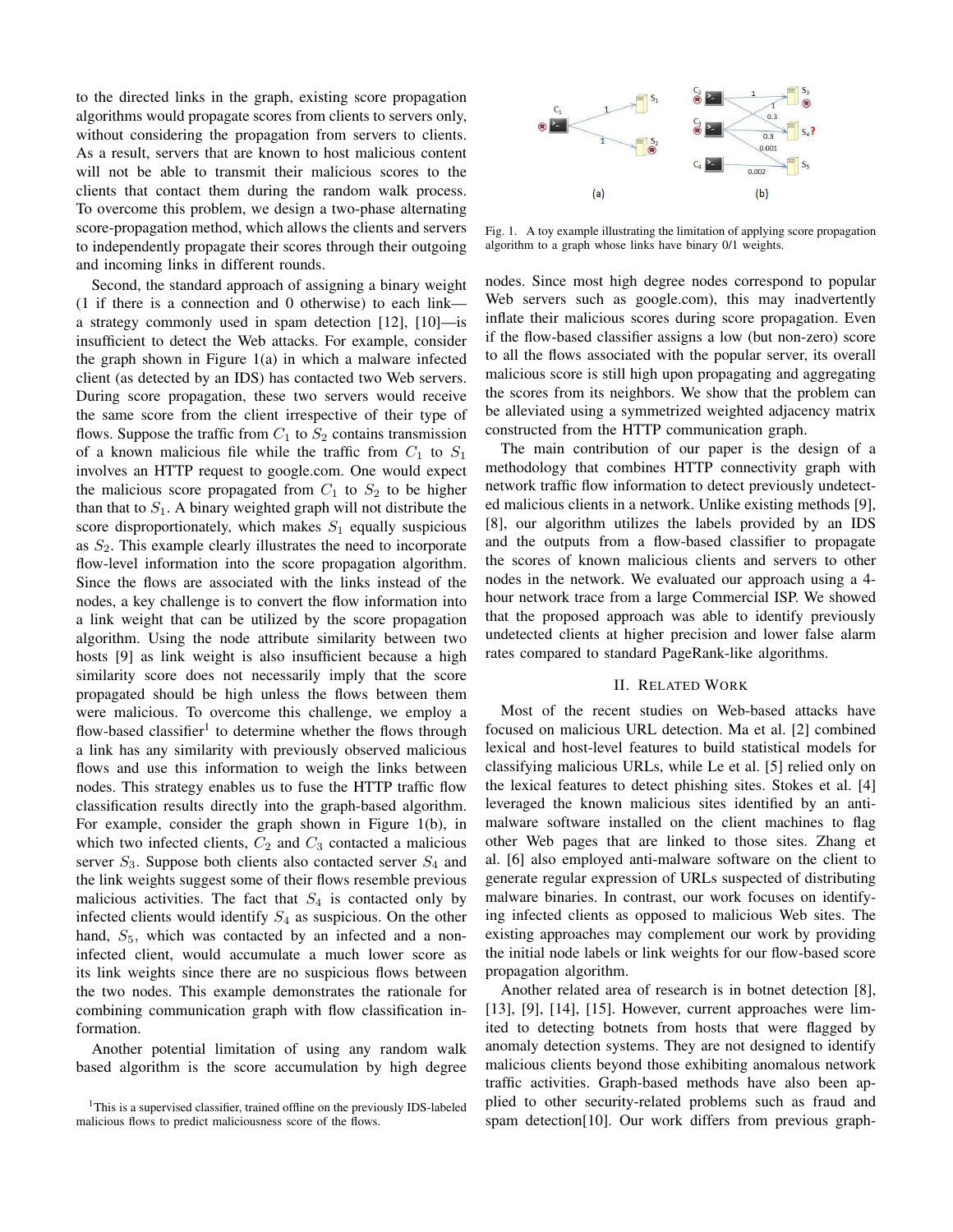based approaches for security-related problems in two ways. First, the graph constructed by our method is near-bipartite, corresponding to clients and servers participating in HTTP communication. In addition, our approach combines the outputs from an IDS and a flow-based classifier into the score propagation algorithm. We showed that the combination of HTTP connectivity and flow-based information outperforms the results using only link information.

#### III. OVERVIEW OF SYSTEM ARCHITECTURE

In this section we provide an overview of the proposed system. We envision the system to be installed at the edge of an ISP or enterprise network. Our goal is to design a scalable system that detects infected clients inside the monitored network that were previously undetected by the IDS. However, this system is not for identifying such infected clients on the fly. We focus rather on the communication graph of the clients over a time period and analyze if some clients can be linked to the infected clients based on the sites they have communicated with. We use a score propagation algorithm to identify such clients.

Figure 2 shows the overall system architecture. It has six major components: (i) data capture module, (ii) intrusion detection/prevention system (IDS), (iii) feature extraction module, (iv) Flow classifier, (v) Graph construction and (vi) score propagation module. The data capture module is a Narus Semantic Traffic Analyzer (STA) to capture and parse the HTTP traffic flows needed for constructing the HTTP communication graph. An IDS is then used to classify the captured flows as malicious if their payload matches one of the pre-defined signatures. Otherwise, the unmatched flows are designated as "unknown". Flow classifier is a supervised classifier, discussed in SectionIV-B, computes malicious score of each network flow. Both the malicious and unknown flows are then provided to the graph construction module, which creates a weighted directed graph using the IP addresses of clients and servers as nodes and the flows between them as links. A more detailed discussion on the graph construction process is presented in Section IV-A.

The nodes are initially classified using labels provided by an IDS (or other available systems). Their initial threat levels are then propagated to neighboring nodes in the HTTP connectivity graph, where the propagated scores depend on both the degrees of the nodes as well as the malicious level of their flow information. The propagation is repeated until a maximum number of iterations is reached<sup>2</sup>. Nodes with high malicious score after propagation will be declared as *malicious*.

System components (i) to (iv) operate on each flow. The flow-classifier is trained offline and used to predict the maliciousness of each flow. The processes of graph construction and score propagation are also done offline from the stored data and can be highly parallelized. The graph is updated





Fig. 2. Architecture of the proposed system, which uses the flow classification outputs from an IDS and a biased support vector machine classifier to construct a weighted directed graph for applying the score propagation algorithm used to compute the malicious scores of ISP clients.

periodically and assumed to be static within a time period up to its next update.

# IV. METHODOLOGY

This section presents the detailed methodology of our proposed system. First, we describe the construction of the HTTP communication graph from the network traffic flow data. We then discuss the flow classification and score propagation components of the system.

# *A. Graph Construction*

Let  $G = (\mathcal{V}, \mathcal{E})$  denote a directed graph constructed from the HTTP connections of our network trace, where  $V =$  $\{v_1, v_2, \dots, v_n\}$  is the set of nodes associated with the IP addresses of the clients and servers and  $\mathcal E$  is the set of directed links. Each link,  $e_{ij} = (v_i, v_j)$ , is an ordered pair of nodes, where the head of the link  $v_j$  corresponds to a server node and the tail of the link  $v_i$  corresponds to the client node. Note that the majority of the nodes derived from our network trace are either servers or clients with only a handful of them (less than 0.3%) have both incoming and outgoing links. Each node  $v_i$ is associated with a numeric score  $y_i \in [0, 1]$  that represents its threat level or malicious score. Each link *eij* is associated with a set of flows  $\pi_{ij} = \{f_{ij1}, f_{ij2}, \cdots, f_{ij} | \pi_{ij} \}$ , where  $|\pi_{ij}|$ is the number of flows between the client-server node pair. Furthermore, if  $\pi_{ij} = \emptyset$ , then  $(v_i, v_j) \notin \mathcal{E}$ .

The link weight depends on the classification of its associated flows. First, we apply an IDS to determine whether the flows associated with the link are malicious. If any of the flows  $f_{ijk}$  is flagged as malicious, then the link weight is set to 1. Otherwise, a flow-based classifier is invoked. Let  $\Sigma_{ij} = {\sigma_1, \sigma_2, \cdots, \sigma_{|\pi_{ij}|}}$  be the outputs of the flowlevel classifier when applied to the flows in  $\pi_{ij}$ , where each  $\sigma_l \in [0, 1]$ . The link weight is determined as follows:

$$
w_{ij} = \begin{cases} 1, & \text{if } \exists f_{ijk} \in \pi_{ij} : \mathcal{I}(f_{ijk}) = 1; \\ \max_{\sigma_k \in \Sigma_{ij}} \{\sigma_k\}, & \text{otherwise.} \end{cases}
$$
(1)

where  $\mathcal{I}(\cdot)$  denote the output of the IDS, which is equal to 1 if the flow is flagged as malicious, and zero otherwise. In other words, the weight of a link is given by the maximum score assigned to its flows according to either the IDS or the flow-based classifier. This approach is considerably different from previous graph-based methods applied to security-related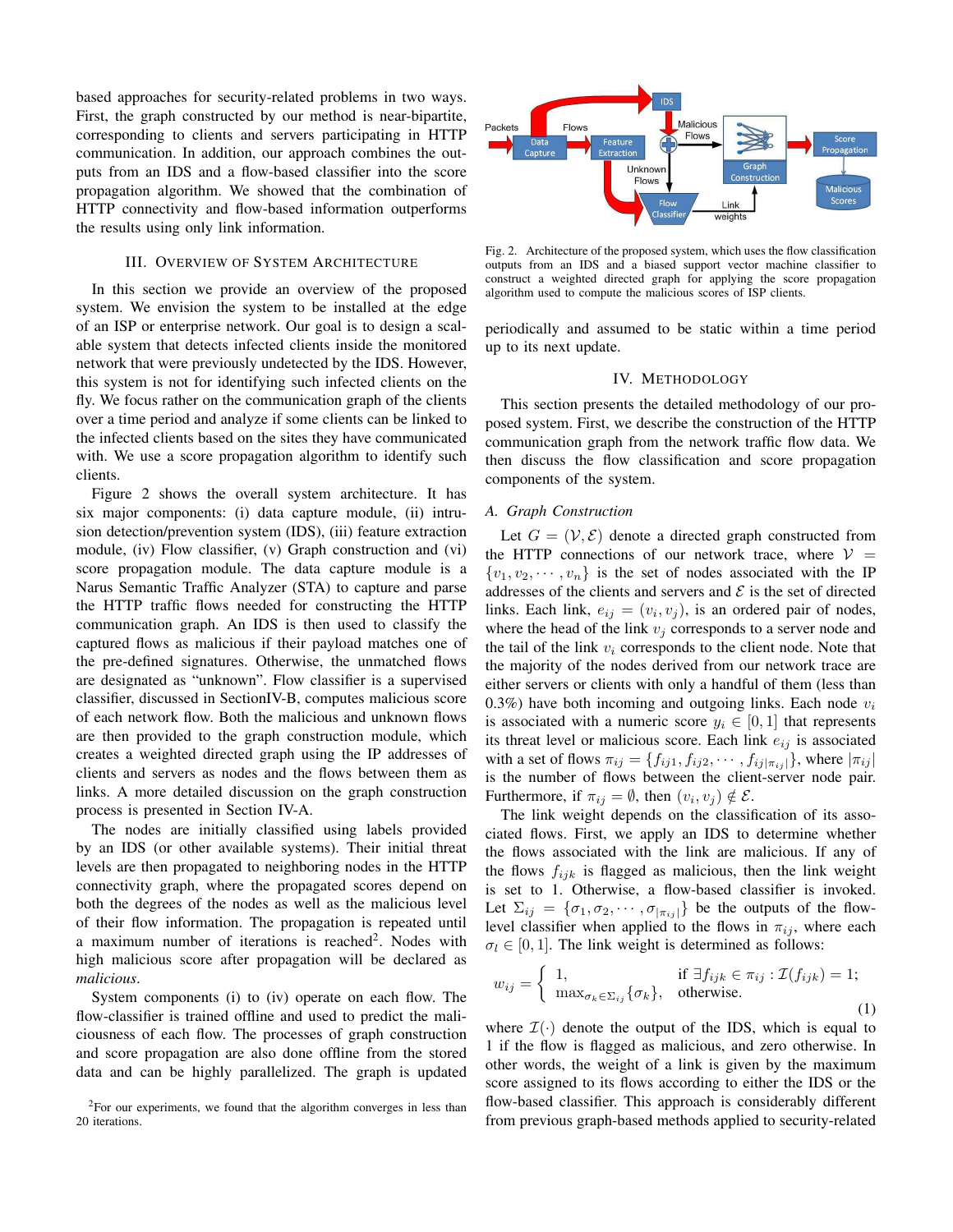problems, in which the link weight either represents the presence or absence of a relationship or weighted according to the similarity between nodes [16][17]. The latter approach is inapplicable here since there is no node attribute available in our HTTP communication graph that would allow us to compute the pairwise similarity between the nodes. Instead, we only have a set of flows associated with each link in the network. Equation (1) enables us to determine the link weight based on the flow classification results. Furthermore, we consider the case when the link weight is binary-valued (0 or 1) as the baseline for comparison in our experiments. Our experimental results showed that the links weighted according to the flow-based classification outputs significantly outperformed the binary weight approach.

Finally, each node  $v_i$  in the HTTP communication graph is also assigned an initial threat level  $y_i^0$  based on the IDS classification of its corresponding flows. If one of its flows is flagged as malicious by the IDS, then  $y_i^0 = 1$ . Otherwise, its threat level is initialized to zero. The initial scores of the nodes are used to instantiate the flow-based score propagation algorithm described in Section IV-C.

#### *B. Classification of Network Flows*

Our proposed system employs a flow-based classifier for two reasons. First, it could detect suspicious flows whose characteristics resemble those of known malwares but are missed by the IDS. Second, the classifier produces a continuousvalued output  $\sigma$  that reflects the likelihood of a flow to be malicious. The output can be normalized to have a range between 0 and 1 and used as a measure for the link weight, as shown in Equation (1).

The flow-based classifier is constructed using features extracted from the HTTP payload<sup>3</sup>. Constructing such a classifier is a non-trivial task due to the following two challenges:

- *• Imbalanced class distribution*. The proportion of network traffic flows belonging to the unknown class far exceeds those belonging to the malicious class.
- *• Positive labeled data only*. An IDS provides reliable labels for the positive class only. The class labels for the rest of the flows are unknown since they can be non-malicious or correspond to new malwares whose signatures are unavailable to the IDS.

To address these challenges, we employ a transductive biased support vector machine (SVM) classifier [19][20][21] to classify the network traffic flows. Transductive biased SVM allows the labeled data to contain only examples from a single (positive) class. Users can also specify a penalty function to vary the cost of misclassifying instances from different classes when training the classifier. In this work, the cost for misclassifying malicious instances as unknown outweigh the cost for misclassifying unknown instances as malicious.

Let  $\mathcal{D} = \{(\mathbf{x}_i, y_i)\}_{i=1}^m$  denote the training set used for building the classifier, where  $x_i$  is the feature vector for flow  $i$  and  $y_i$  is its corresponding class label. The transductive biased SVM classifier uses a linear model  $h(\mathbf{x}) = \omega^T \phi(\mathbf{x}) + b$ to classify incoming flows, where *ω* and *b* are the model parameters. The classifier is trained to classify instances using a linear separating hyperplane in a high-dimensional feature space *ϕ*. The model parameters are estimated by solving the following constrained optimization problem:

$$
\min_{\omega, b, \mathbf{y}^u} \quad \frac{1}{2} \omega^T \omega + C^l \sum_{i=1}^p \xi_i^l + C^u \sum_{j=p+1}^m \xi_j^u
$$
\n
$$
\text{s.t.} \quad y_i^l(\omega^T \phi(x_i^l) + b) \ge 1 - \xi_i^l, \quad \forall i \in \{1, \cdots, p\}
$$
\n
$$
y_j^u(\omega^T \phi(x_j^u) + b) \ge 1 - \xi_j^u, \quad \forall j \in \{p+1, \cdots, m\}
$$
\n
$$
\xi_i^l \ge 0, \quad \forall i \in \{1, \cdots, p\}
$$
\n
$$
\xi_j^u \ge 0, \quad \forall j \in \{p+1, \cdots, m\}
$$
\n
$$
(2)
$$

where  $m$  is the total number of flows collected and  $p$  is the number of flows labeled as malicious by the IDS. The superscripts *l* and *u* refer to the labeled (malicious) and unlabeled (unknown) examples. To build the model, the algorithm first trains on the labeled data only. It then applies the model to classify all the unlabeled instances. A threshold  $\tau$  is then chosen to determine the high confidence unlabeled instances to be relabeled as positive class. This procedure is repeated until there are no significant changes in the labeling.

The transductive biased SVM classifier is flexible because it accommodates variable cost parameters to deal with the imbalanced class problem. Specifically, it uses the parameter  $C<sup>l</sup>$  as the cost for misclassifying positive examples (i.e., malicious flows) and  $C^u$  as the cost for misclassifying unknown examples (i.e., non-malicious flows). By assigning  $C^l > C^u$ , this will help guide the classifier towards classifying more accurately training examples that belong to the positive class. The values of these parameters can be automatically chosen based on their class proportions or via cross-validation. The optimization problem can be solved in its dual form using quadratic programming. This requires the specification of a kernel function that measures the similarity between the training examples in a projected Hilbert space[22]. A popular choice for kernel function is the gaussian kernel, which is defined as  $K(\mathbf{x}, \mathbf{x}') = \exp\left[-\frac{\|\mathbf{x} - \mathbf{x}'\|^2}{2\gamma^2}\right]$  $2\gamma^2$ ] *.*

# *C. Flow-based Score Propagation*

The score propagation algorithm identifies previously undetected malicious nodes in a network by taking into consideration the malicious scores of their neighbors (which in turn, depend on the scores of their respective neighbors, and so on). Similar to other graph-based methods [10] [11], it performs a random walk on a graph to iteratively propagate the scores across the network. The algorithm is based on the assumption

<sup>&</sup>lt;sup>3</sup>In this work, we have extracted features from the payload of all unencrypted HTTP connections in the traces. We created 270 features per HTTP connection, which include *hostname length, hostname randomness [18], user agent, file name requested, file extension, content length, and server response code.* We consider only unencrypted HTTP traffic. If the traffic is encrypted, the features for the flow classifier will not be available. Nevertheless, there are other information such as layer-4 traffic information, DNS query information, *etc.*, that can be utilized to train the classifier. In principle, the flow classifier can be designed to use these features for classifying encrypted traffic flows.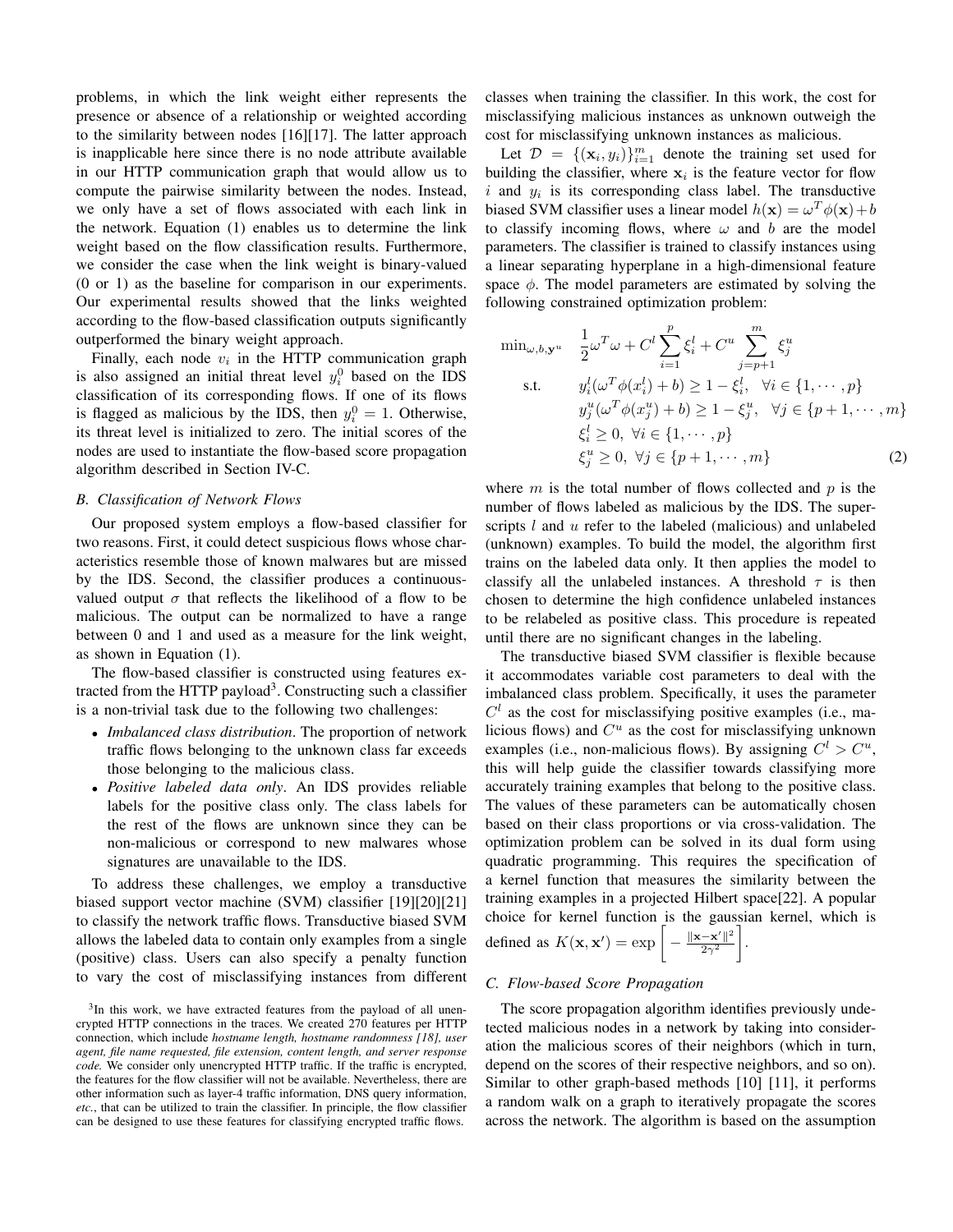that nearby nodes are likely to share similar class labels. While such an assumption still holds for our case, the scores must be propagated more judiciously, taking into account the threat levels of the flows associated with the links, to avoid generating high false alarm rates. This can be accomplished by using the flow classification outputs as the link weights for the HTTP communication graph. As noted in Section IV-A, if the flows associated with the link look suspicious, the weight of the link increases, thereby increasing the proportion of malicious score transmitted via the link.

More formally, our flow-based score propagation algorithm is designed to minimize the following objective function:

$$
Q(\mathbf{y}) = \frac{1}{2} \sum_{ij} W_{ij} \left[ \frac{y_i}{\sqrt{D_{ii}}} - \frac{y_j}{\sqrt{D_{jj}}} \right]^2 + \frac{\mu}{2} \sum_{i} (y_i - y_i^{(0)})^2, \tag{3}
$$

where **W** is a  $|V| \times |V|$  matrix computed using Equation (1) and **D** is a diagonal matrix whose diagonal elements are given by  $D_{ii} = \sum_j W_{ij}$ . The column vector y represents the threat levels of the nodes and  $y^{(0)}$  is its initial value determined from the outputs of the IDS. Specifically, if a flow between client  $i$  to server  $j$  is detected to be malicious by an IDS, then both  $y_i^{(0)}$  and  $y_j^{(0)}$  will be initialized to 1. Otherwise, they are set to 0. Intuitively, the first term in the objective function ensures that the malicious scores for any pair of nodes connected by a highly weighted link should not differ substantially. The second term ensures that the scores of the nodes should not deviate significantly from their initial values. The objective function is similar to the one used in [16] for graph-based semi-supervised learning, except our weight matrix is computed from the flow classification outputs rather than the similarity between node attributes.

Next, we will illustrate the difference between the proposed score propagation algorithm and existing random walk algorithms such as PageRank. Our objective function can be rewritten in the following form:

$$
Q(\mathbf{y}) = \frac{1}{2} \bigg[ \sum_{i} y_i^2 - 2 \sum_{ij} y_i \frac{W_{ij}}{\sqrt{D_{ii}} \sqrt{D_{jj}}} y_j + \sum_{j} y_j^2 \bigg] + \frac{\mu}{2} \sum_{i} (y_i - y_i^{(0)})^2 \tag{4}
$$

This can be further simplified into matrix notation as:

$$
Q(\mathbf{y}) = \mathbf{y}^T (\mathbf{I} - \mathbf{D}^{-\frac{1}{2}} \mathbf{W} \mathbf{D}^{-\frac{1}{2}}) \mathbf{y} + \frac{\mu}{2} {\|\mathbf{y} - \mathbf{y}^{(0)}\|}^2
$$
  
=  $\mathbf{y}^T \hat{\mathbf{L}} \mathbf{y} + \frac{\mu}{2} {\|\mathbf{y} - \mathbf{y}^{(0)}\|}^2$  (5)

where  $\hat{\mathbf{L}} = \mathbf{I} - \mathbf{D}^{-\frac{1}{2}}\mathbf{W}D^{-\frac{1}{2}} = \mathbf{D}^{-\frac{1}{2}}(\mathbf{D} - \mathbf{W})\mathbf{D}^{-\frac{1}{2}}$  is the normalized graph Laplacian matrix of the network.

To optimize the objective function, we take its partial derivative with respective to *y* and set it to zero:

$$
\frac{\partial Q(\mathbf{y})}{\partial \mathbf{y}} = (\mathbf{I} - \mathbf{D}^{-\frac{1}{2}} \mathbf{W} \mathbf{D}^{-\frac{1}{2}}) \mathbf{y} + \mu (\mathbf{y} - \mathbf{y}^{(0)})
$$
  
=  $(1 + \mu) \mathbf{y} - \mathbf{D}^{-\frac{1}{2}} \mathbf{W} \mathbf{D}^{-\frac{1}{2}} \mathbf{y} - \mu \mathbf{y}^{(0)} = 0$ 

The preceding equation can be re-written in the form of an iterative update formula:

$$
\mathbf{y} = \frac{1}{1+\mu}\hat{\mathbf{W}}\mathbf{y} + \frac{\mu}{1+\mu}\mathbf{y}^{(0)} = \beta\hat{\mathbf{W}}\mathbf{y} + (1-\beta)\mathbf{y}^{(0)}(6)
$$

where  $\hat{W} = D^{-\frac{1}{2}}WD^{-\frac{1}{2}}$  is the symmetrized weighted adjacency matrix and  $\beta = \frac{1}{1+\mu}$  controls the tradeoff between biasing the scores towards to the graph structure as opposed to the initial vector  $y^0$ . If  $\beta = 0$ , the malicious scores are equal to the initial values obtained from IDS. On the other hand, if  $\beta = 1$ , the malicious score of a node depends only on the scores of its neighbors. For Web graphs, *β* is often set to 0.85 [12]. We use the same value in our experiments.

Though Equation (6) looks similar to the formula used in the PageRank algorithm [12], there is a subtle difference between the two in terms of how the adjacency matrix is normalized. In PageRank and other random-walk based algorithms, the adjacency matrix is transformed into a transition probability matrix with the following normalization  $\hat{\mathbf{W}}_{rw} = \hat{\mathbf{D}}^{-1} \mathbf{W}$ , to ensure each row of the matrix sums up to 1. Instead, our approach normalizes the adjacency matrix by dividing each entry in the matrix with the degrees of both nodes connected by the link. As will be shown in our experiments (see Section VI-C), this normalization strategy helps to reduce the illeffects of popular server nodes that have a large number of incoming connections, which can lead to high false alarm rates when applying the PageRank algorithm.

Finally, we consider a two-phase flow-based score propagation algorithm, which is more suited for the near-bipartite graph constructed for this domain. To simplify the discussion, we first assume the client and server nodes are disjoint. The symmetrized weighted adjacency matrix can be decomposed into the following block structure:  $\hat{W} = \begin{bmatrix} 0 & \hat{W}^{(sc)} \\ \hat{W}^{(sc)} & 0 \end{bmatrix}$  $\hat{W}^{(cs)} = 0$ ] ,  $y =$  $\left[\mathbf{y}^{(c)}\right]$  $\mathbf{y}^{(s)}$ ] and  $\mathbf{y}^{(0)} = \begin{bmatrix} \mathbf{y}^{(c)(0)} \\ \mathbf{y}^{(c)(0)} \end{bmatrix}$  $\mathbf{y}^{(c)(0)}$ , where  $\hat{W}^{(sc)}$  is the adjacency matrix obtained by reversing the direction of the links from servers to clients. The update formula can be simplified to the following two subproblems:

$$
\mathbf{y}^{(c)} = \beta \hat{\mathbf{W}}^{(sc)} \mathbf{y}^{(s)} + (1 - \beta) \mathbf{y}^{(c)(0)} \tag{7}
$$

$$
\mathbf{y}^{(s)} = \beta \hat{\mathbf{W}}^{(cs)} \mathbf{y}^{(c)} + (1 - \beta) \mathbf{y}^{(s)(0)} \tag{8}
$$

where  $y^{(c)}$  and  $y^{(s)}$  are the score vectors for the two disjoint sets of nodes (e.g., clients and servers) in the bipartite graph. Our flow-based score propagation approach is now a twophase algorithm. During the client propagation phase, the scores of the clients will be propagated to the servers by following their outgoing links. During the server propagation phase, the scores of the servers will be propagated to the clients in the reverse direction (i.e., by traversing in the opposite direction of their incoming links). Since most of the nodes are either clients or servers, their scores get updated only once in each round (during the client or server propagation phases). For nodes that are both clients and servers, their scores will be updated twice in each round to take into account the malicious scores of their neighboring servers and clients.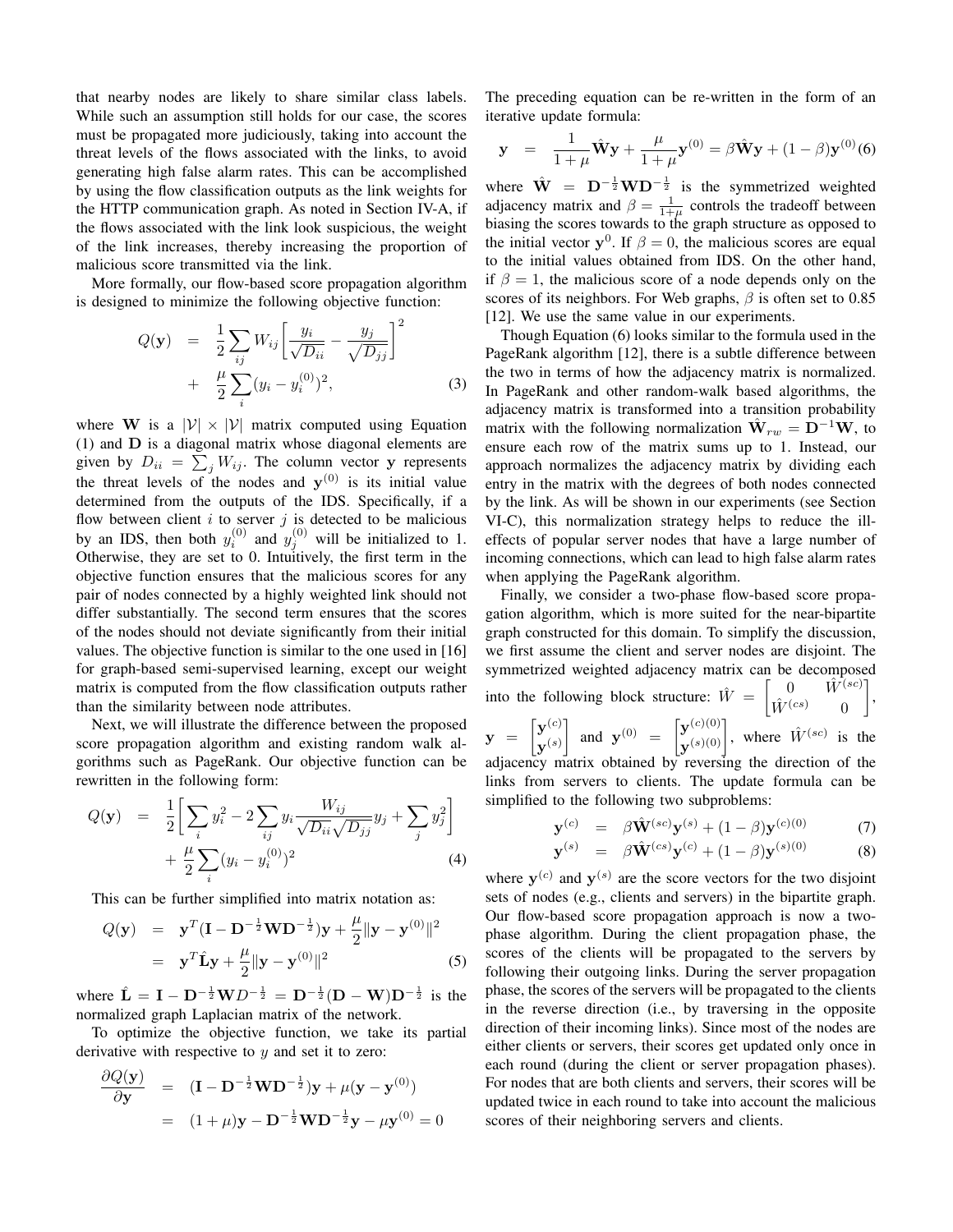The pseudocode of our score propagation method is shown in Algorithm 1. The run-time complexity is  $O(K(|\mathcal{V}|_s|\mathcal{V}|_c))$ , where *K* is maximum number of iterations,  $|V_s|$  and  $|V_c|$  are the number of server and client nodes in the graph, respectively. For sparse matrices, the complexity can be reduced to  $O(K|\mathcal{E}|)$ , where  $|\mathcal{E}|$  is the number of edges in the network.

| <b>Algorithm 1</b> Flow-based Score Propagation                                                            |
|------------------------------------------------------------------------------------------------------------|
| <b>Input:</b> $G = (V, E)$ , $\mathbf{y}^{(0)}$ , and maximum iteration K                                  |
| <b>Output:</b> $y = \begin{bmatrix} y^{(c)} \\ y^{(s)} \end{bmatrix}$ , malicious scores of the nodes in G |
| Construct $\hat{W}$ using Equation (1)                                                                     |
| for $i = 1$ to K do                                                                                        |
| Update client scores $y^{(c)}$ using Equation (7)                                                          |
| Update server scores $y^{(s)}$ using Equation (8)                                                          |
| end for                                                                                                    |
| Return <i>v</i>                                                                                            |
|                                                                                                            |

# V. EXPERIMENTAL SETUP

This section describes the data sets, our methodology for verifying the ground truth labels, and the evaluation metrics used to compare the performance of various approaches.

#### *A. Data Sets*

We evaluated the proposed system on a network trace collected at the edge of a point of presence (PoP) in a large Commercial ISP. There are close to 20000 distinct IP addresses inside the PoP. We focus our analysis on four 1-hour data sets from the original trace, which we denote as *D*1, *D*2, *D*3 and *D*4. We provide the detailed information in Table I.

The initial labels for the nodes are obtained using a commercial signature-based IDS. The IDS assigns a threat ID to those HTTP connections where the payload matches a predefined signature. In our traces, the IDS has identified HTTP connections matching traffic from various threats, such as *Skintrim, Sality, Conficker, Tidserv and Spyeye*. The number of malicious flows as well as malicious clients and servers detected using the IDS are shown in Table I.

# *B. Ground Truth Labels*

Finding reliable ground truth for the nodes is a difficult problem by itself. In this work, we rely on our domain experts to confirm that the undetected malicious clients discovered by our approach are indeed malicious. The following data sources were used by the domain experts to verify the results: (i) Google's SafeBrowsing [23]. A service that Google provides to check for malware and phishing Web sites. One problem with SafeBrowsing is that it only stores sites that have been recently discovered as malicious (up to 90 days). For sites that were malicious more than 90 days in the past and are now offline or that have been cleaned up, SafeBrowsing may not provide any information; (ii) Web of Trust (WOT) [24]. A service that calculates the reputation of sites based on ratings from Web users and technical sources. WOT provides four different scores—trustworthiness, vendor reliability, privacy and child safety. Each of them ranges from 0 to 100, with 0 being most malicious. In our evaluation, we use only the first three scores from WOT ignoring the child safety score. A problem with WOT is that some sites, such as those used for rogue adwares, may be given a very low reputation score. Also, WOT scores can be missing for some sites. (iii) Blacklists. We use four blacklists from malwaredomainlist [25], malwaredomains [26], phishtank [27] and zeus-tracker [28]. In general, blacklists are known to have high false negatives.

# *C. Evaluation Metrics*

Our analysis focuses on classifying previously undetected clients inside the network. To verify if a given client is suspicious, we first check if it connects to any known malicious Web sites. More specifically, if the IP address or the hostname of the Web site appears in SafeBrowsing or any blacklist, the site is flagged as malicious, and subsequently, any clients initiating connection to it is also considered suspicious. If none of the sites contacted by the client is malicious, we examine the sites' WOT scores. We consider a site to be malicious if its maximum WOT score<sup>4</sup> is below 10.

To increase our confidence in verifying whether a client is indeed malicious, we apply a minimum threshold (*Num*) on the number of the sites with low WOT scores contacted by the client. If the number of sites exceeds the threshold, the client is flagged as malicious. We report our experimental results for  $Num = 1, 5, 10$ . We rank the clients according to the malicious score after score propagation and compared them to the list of flagged clients. The precision of top *n* ranked clients is used to indicate the performance of different algorithms. We vary *n* from 1 to 200 and plot the precision curves.

# VI. EXPERIMENTAL RESULTS

In this section, we compared the performance of our proposed flow-based score propagation algorithm against two baseline approaches. The first baseline, termed as as *link-only* method, is used in Sections VI-A and VI-B to demonstrate the effectiveness of using flow-based classifier's output to weigh the links of the network. The link-only method is similar to our approach except it uses a binary 0/1 weight for its links. The second baseline, used in Section VI-C, considers the same normalization strategy as PageRank and other random walk methods. The link weights for the graph used by the second baseline method are provided by the flow-based classifier, which is equivalent to our score propagation method.

All the experiments were performed on a single PC with Intel Core i7 CPU 2.67 GHz and 8GB memory, running Windows 7 operating system. The run time on the datasets  $D1 \sim D4$  is shown in Table I. Even with the largest dataset, the algorithm converges in less than 190 seconds.

#### *A. Performance Comparison for all Clients*

Figure 3 compares the average precision of our flow-based score propagation approach against the link-only method. Each row corresponds to one of the four data sets used in this study while the columns show the results when the *Num* threshold

<sup>4</sup>WOT considers a Web site with any score below 20 as *very poor.*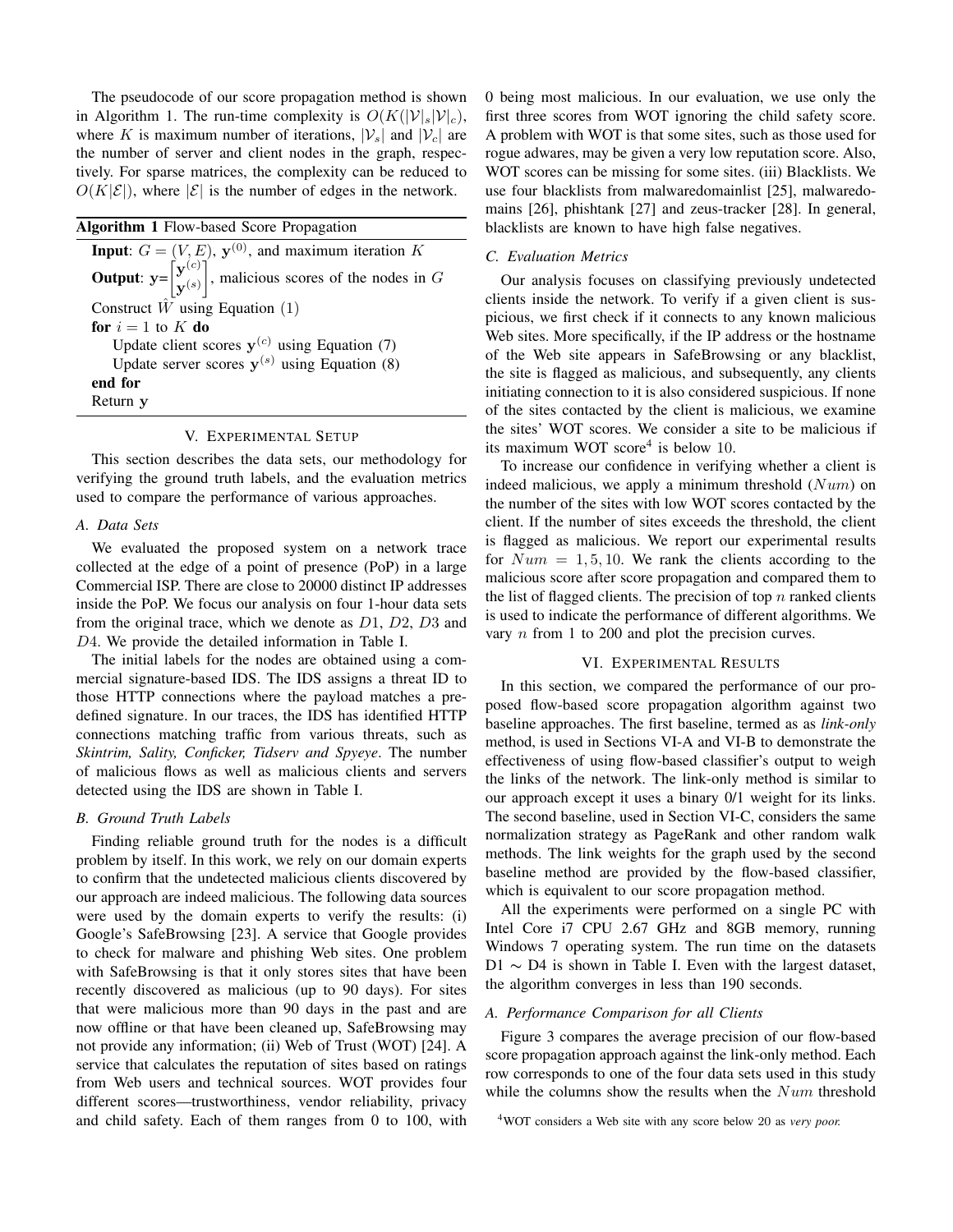

TABLE I DESCRIPTION OF FOUR HOURLY DATA SETS (D1 ∼ D4) USED IN OUR EXPERIMENTS

Fig. 3. Average precision at top *n* clients comparison between link-only and flow based methods on data *D*1 ∼ *D*4

(described in Section V-C) is varied from 1 to 10. In each diagram, the horizontal axis corresponds *n* (the number of highest ranked clients examined) while the vertical axis shows the average precision of the top-*n* selected clients. The results suggest that both approaches can identify malicious clients that were previously undetected by the IDS, which had found only between 21-30 malicious clients on the different data sets (see column 4 in Table I). Furthermore, our flow-based approach significantly outperforms the link-only method on all four datasets. For example, out of the 5856 clients in *D*1, if we consider the precision for top 200 clients with  $Num = 1$ , our proposed method achieves a precision value close to 98% whereas the precision for the link-only method is around 94%. When we set the confidence threshold to  $Num = 5$ , the precision for our approach is close to 75%, whereas the precision for link-only method drops significantly to less than 70%. The difference is even more pronounced when we increase *Num* to 10. Note that a higher threshold for *Num* means a stricter condition for labeling a client as malicious. In all cases, our results clearly demonstrate the superiority of our flow-based score propagation method.

Figure 4 shows an example illustrating the advantage of using flow-based instead of link-only propagation. The plot considers only nodes located two hops away from the client node #102051. The red nodes in the diagram represent those were flagged as malicious by the IDS while the grey nodes represent the unlabeled ones. In this case, node #102051 was not classified as malicious by the IDS nor the link-only method. even though it was later verified to be malicious. The node is connected to a server node (#108194) that was flagged as malicious by the IDS. However, the rest neighbors of node #102051 were not flagged by the IDS. Since the weights of



Fig. 4. HTTP communication subgraph around node #102051

the links are the same, the scores propagated to the client from other server nodes using link-only method are low, which is why the link-only method fails to identify it as malicious. On the other hand, the flow-based approach assigns a higher weight to the link between nodes #108194 and #102051, allowing a significant proportion of the malicious scores to be transmitted along this link. This raises the malicious score of node #102051 significantly, making it one of the highest ranked nodes after flow-based propagation. Subsequent investigation confirmed that client #102051 is indeed infected.

# *B. Performance Comparison of Clients Indirectly Connected to Malicious Sites*

The results shown in the previous section considers all the clients, including those that are directly connected to nodes flagged as malicious by the IDS. In this subsection, we analyze the results for identifying previously undetected malicious clients that are not directly connected to any malicious nodes labeled by the IDS. For example, in data set *D*2, there are 176 such clients identified among the top 200 clients found by the link-only method, while in the ranking provided by